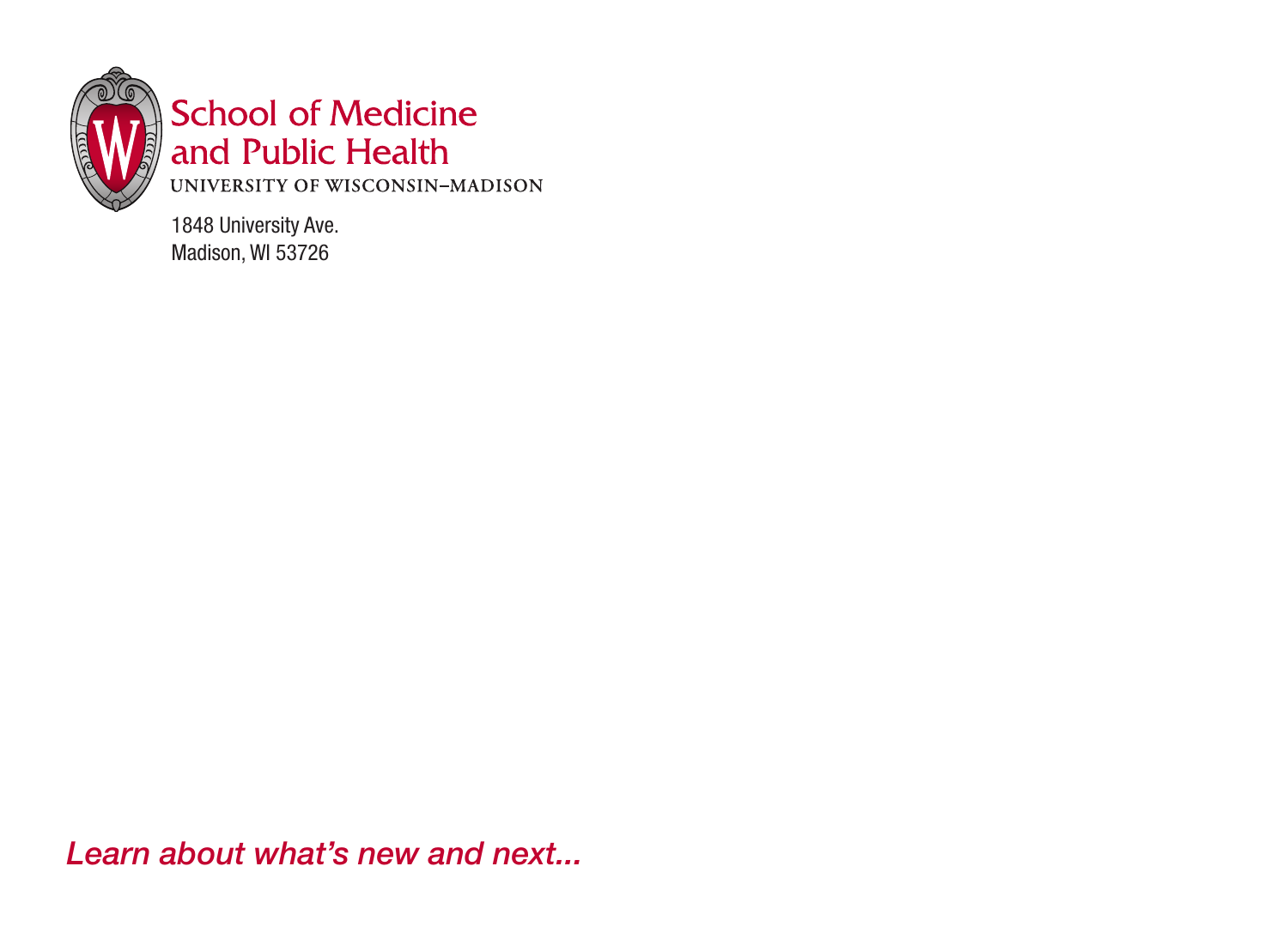



The Saving Sight Sessions take place at the Health Sciences Learning Center (HSLC). Parking is available for a fee in the adjacent UW Hospital and Clinics (UWHC) patient parking ramp at 600 Highland Avenue. The HSLC is the white building to the north of the ramp. The UWHC parking ramp and the HSLC are shown in red on the map at left. Please enter through the HSLC Main Entrance.

Construction Alert: We are in the midst of several major construction projects to improve access and offer an even safer, more comfortable environment. Construction will impact Highland Avenue, the road that loops around the hospital and parking ramp. Please expect delays, add travel time and use caution.

*Your privacy is our top priority. If you do not wish to receive communications from us, please send an email with your name and address to uwhealthoptout@uwhealth.org or call us at (844) 300-2002. If you are a patient at UW Health, you will continue to receive information related to your care. Thank you.* 

# SESSIONS Saving **Sight**

*What's new and next in eye care*